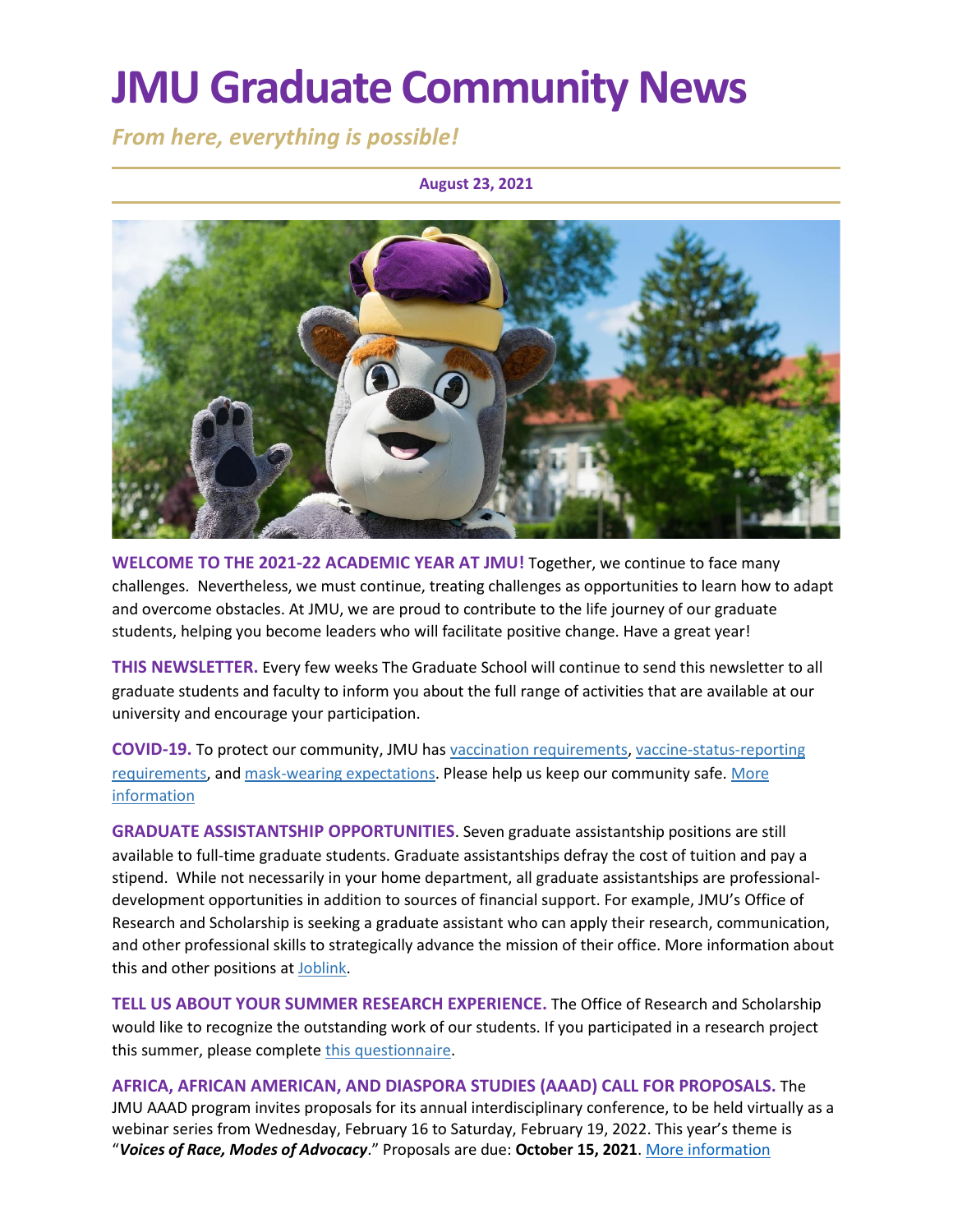**MADISON ART COLLECTION RESEARCH INTERNSHIP AVAILABLE**. The Madison Art Collection (MAC) is accepting applications for its Fall 2021 Research Internship Program. Research interns will work with objects from MAC in the Lisanby Museum (Festival 1108) under the supervision of Dr. Maria Harvey, interns will develop research documents, exhibition text, and display plans for individual objects in anticipation of the exhibition Secrets of the Storeroom. [Apply today!](https://docs.google.com/forms/d/e/1FAIpQLSf4qWs8tNR7c6iVnlNQY-bE2mwHe407elib2SxdOQUQB2GDTA/viewform) Contact [Ginny Soensken](mailto:soenksvm@jmu.edu) with questions.

**JMU BOOKSTORE HAS SEASONAL POSITIONS AVAILABLE.** Now hiring part-time seasonal help. Positions include: Flexible hours, discounts on textbooks, clothing and more[. Apply Here.](https://jobs.smartrecruiters.com/NXTThingRPOLLC/743999759554621-seasonal-retail-team-member-james-madison-university-bookstore-f712?trid=349536f3-f817-4047-a17a-981ae39a3d0a)

**JOIN V-SCI.** JMU graduate students are invited to join a Virginia-wide graduate student organization called Virginia Scientist-Community Interface (V-SCI). V-SCI is a Virginia-wide grad student organization that provides scientific expertise for community-led advocacy. They are a growing network with more than 100 volunteer members representing universities in Virginia. Consider joining this organization if your interests match the organizations goals[. More information](https://virginiasci.org/)

**ATTEND "RESILIENT VIRGINIA."** The 2021 Resilient Virginia Conference will discuss economically sound and equitable solutions to climate change. This online interdisciplinary conference includes many speakers, workshops, and a career fair. Students may register for \$20. August 25-17. [More information](https://resilientvirginia.org/resources/events/2021-resilient-virginia-conference)

**ALTERNATIVE BREAK PARTICIPANTS AND LEARNING PARTNERS NEEDED!** Graduate Students are encouraged to participate in JMU's Alternative Break Program (ABP). ABP offers students the chance to serve and learn with communities across the country during the University's Fall and Spring Breaks. Graduate students are welcome to participate in both Alternative Fall and Alternative Spring Breaks and may also apply to be considered as faculty/staff Learning Partners for Alternative Fall Break. There will be two upcoming information sessions for anyone interested in learning more about the Learning Partner role: **Wednesday, September 8, 12 PM – 1 PM, Community Service-Learning (SSC 2100)** and **Thursday, September 9, 12:30 PM – 1:30 PM, Festival Allegheny.** For more information, contact [abp@jmu.edu](mailto:abp@jmu.edu) or visit [www.jmu.edu/abp](http://www.jmu.edu/abp) .

**FOOD PANTRY AND OTHER ASSISTANCE AVAILABLE.** The [Pantry](https://info.jmu.edu/ocl/pop-up-pantry/) offers shelf-stable foods, basic hygiene products, and limited school supplies, plus assistance with printing costs, on-campus laundry costs, and access to campus dining options. Emai[l pantry@jmu.edu](mailto:pantry@jmu.edu) with questions.

**THRIVE** is a graduate student run organization, dedicated to providing meaningful support and growth opportunities for graduate students of diverse perspectives. Inquire about [THRIVE](https://www.jmu.edu/grad/THRIVE/index.shtml) meetings and events a[t thrive@jmu.edu.](mailto:thrive@jmu.edu) Get involved or become a mentor today! First meeting will be **Sept. 10 at 5:00 pm** in the Graduate Student Lounge, Madison Hall, 4<sup>th</sup> floor. Watch for more information in your e-mail.

### **PARTICIPATE IN THE GRADUATE STUDENT ASSOCIATION (GSA):**

- **JOIN THE GSA!** For questions emai[l gsa@jmu.edu.](mailto:gsa@jmu.edu)
- **CONNECT TO GSA.** You may find information for events and participation on our social media pages: [Instagram](https://www.instagram.com/jmu_gsa/) or [Facebook.](https://www.facebook.com/JMUGSA/)

**THOUSANDS OF DOCUMENTARIES AND FILMS AVAILABLE TO YOU ONLINE.** JMU Libraries announces new options for streaming videos. Visit the JMU Libraries website to learn more about [streaming video resources.](https://guides.lib.jmu.edu/az.php?t=24588&utm_source=staff-monthly&utm_medium=email&utm_campaign=2021_01_06&utm_content=text_additional-streaming-video-resources)

**DATES AND DEADLINES.** For upcoming dates and deadlines please refer to thi[s link.](https://www.jmu.edu/registrar/academic-calendar.shtml)

## **Upcoming Events**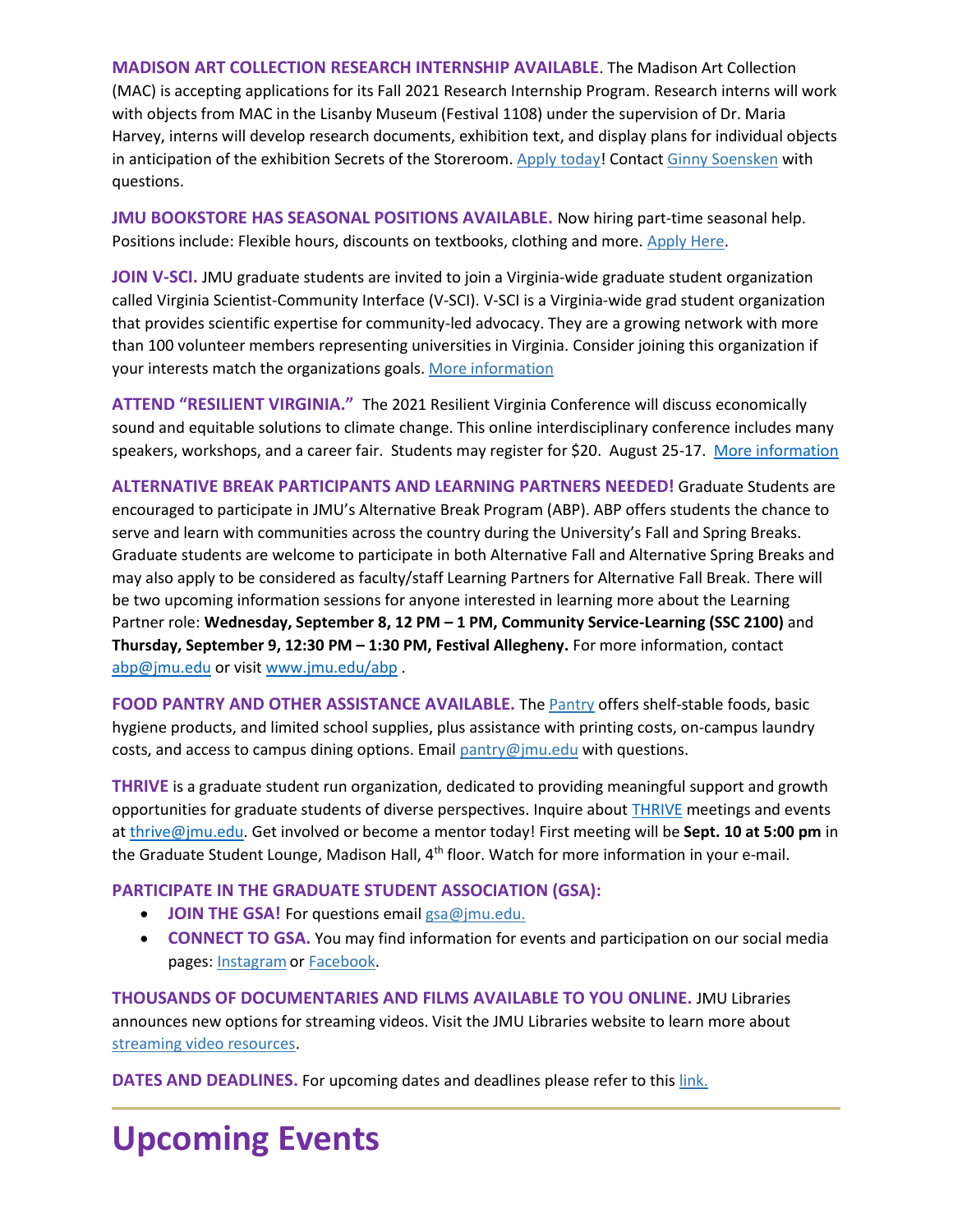### On Campus:

**ROCK THE LAKE.** Live Music event powered by JMU X-Labs - Lakeview Hall @ Newman Lake. Bring a blanket, your phone, your family and friends. Enjoy food & drinks, drone quidditch, build a button/magnet, DIY tote bag, and more! Meet our community partners and hear live performances by Scott Christopher Murray, Ebony Nicole, Tim Miller and the Staff Inflection, and more. **Monday, August 23, 4 pm- 8 pm**. This is a free event. No registration required.



### **WATCH MOVIES AT GRAFTON STOVALL:**

- **Minari**: Friday, August 27 at 9:30 pm
- **A Quiet Place Part II**: Saturday, August 28 at 7:00 pm
- **Parasite**: Saturday, August 28 at 9:30 pm.

**FARMERS MARKET** Hosted by JMU Dining, local vendors sell food, drinks, produce, and other goods. Connect with the local community right here on campus! **Wednesday, September 1, 9:00 am – 4:00 pm, The Union Patio**. Contact Ben at [roesenbbw@jmu.edu.](mailto:roesenbbw@jmu.edu)

**JMU DUKES FOOTBALL VS. MOREHEAD** at Bridgeforth Stadium, **Sat., Sept. 4, 6:00 – 9:30 pm**.

**FIRESIDE CHAT WITH BEST SELLING AUTHOR DAVID EPSTEIN** Author of the *Range: Why Generalists Triumph in a Specialized World* (#1 NYT bestseller): Merging stories from the worlds of sports, business, medicine, and education. Epstein will shed light on the paths to peak performance. Please [register here](https://www.jmu.edu/cob/centers/center-for-entrepreneurship/events/speaker-david-epstein.shtml) if you'd like to attend. **September 14 at 7:30 pm** in Hartman Hall.

[More On-campus Events](https://ems.jmu.edu/MasterCalendar/MasterCalendar.aspx?_ga=2.261279492.802742690.1601384782-920476218.1518451077)

### Harrisonburg Area:

**HARRISONBURG FARMERS MARKET** every **Tuesday & Saturday, 8:00 am – 1:00 pm** at the Turner Pavilion, 228 South Liberty Street, Harrisonburg, VA [Website](https://www.harrisonburgfarmersmarket.com/)

**TOAST THE WEEKEND CONCERT SERIES** on the Meadow at **Bluestone Vineyard, Friday, August 27 from 6:30-9:30**. Mike Davis will perform. Food Trucks: Mashita, Paella Perfecta and Mr. BBQ will be there. [More Information.](https://www.bluestonevineyard.com/toasttheweekend.html) Tickets are \$10.

**SALSA UNDER THE STARS** hosted by SalsaBurg. Join us for a night of dancing. Tickets are \$10 per person. Advanced tickets are recommended; limited tickets will be sold at the door. The CrossKeys Bistro will be open until 10 pm and the Tasting Room will be open until **10:30 pm. August 28, 5 pm – 9:30**. See schedule of events and reserve your spo[t here.](https://tables.hostmeapp.com/restaurants/25508)

**ENJOY THE "BEST. WEEKEND. EVER."** Downtown Harrisonburg is hosting a mostly outdoor celebration for Labor Day weekend 2021, **Friday, September 3 - Sunday, September 5**. See the many planned fun activities [here,](https://downtownharrisonburg.org/best-weekend-ever/?mc_cid=24b4058fdb&mc_eid=1f4d635f6f) sponsored by HDR. You can also find information on HDR's [Facebook](https://www.facebook.com/groups/526210581906762) page.

[More Harrisonburg Area Events](https://www.visitharrisonburgva.com/calendar-of-events/)

# Tips from TGS (The Graduate School)